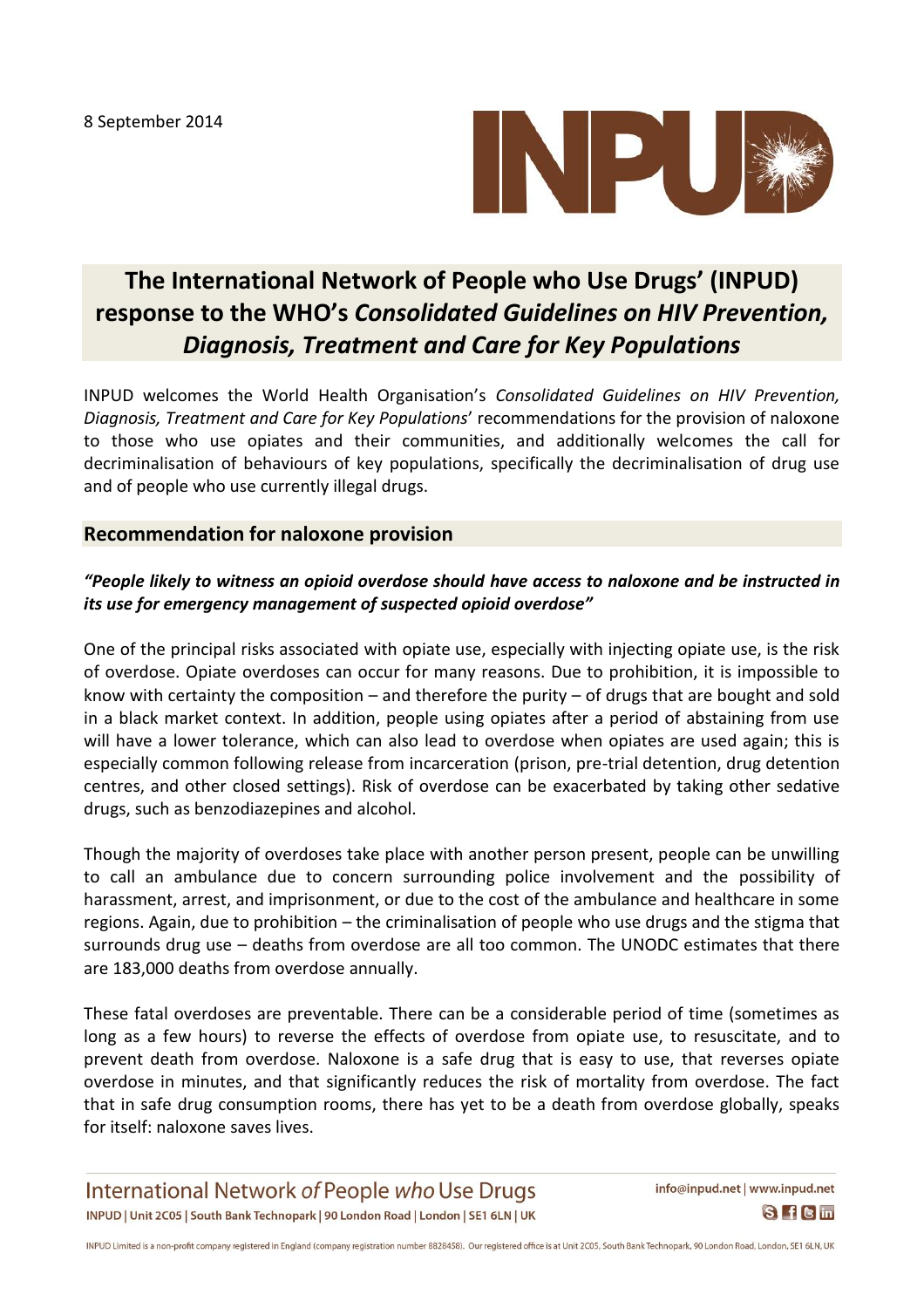

INPUD welcomes the WHO's new recommendation to provide those who are likely to witness an opiate overdose in the community with naloxone. First witnesses and responders to opiate overdoses are most likely to be peers – i.e. people who use drugs, especially opiates – and so this should be regarded as a recommendation for the peer distribution, possession, and administration of naloxone. The World Health Organisation recommend:

- People who are likely to witness opiate overdose have access to naloxone and know how to use it.
- Naloxone should be administered via the most appropriate route (intramuscular, intranasal, intravenous, or subcutaneous), based on the administrator's skill, the context, and on what naloxone formulation is available.
- First-responders need to focus on assisting ventilation and giving naloxone.
- After administration of naloxone and resuscitation, consciousness and breathing should be closely observed.

Providing naloxone alone is not enough and there is a considerable disparity between the realities on-the-ground and the guidance as provided by the WHO: naloxone needs to be provided in a context of broader harm reduction measures (as recommended by the WHO). These include: education on rescue-breathing and education on naloxone administration (this should be peereducation, as recommended as best practice by the WHO). The monitoring of an affected person's consciousness and breathing following naloxone administration is also imperative. The importance of the inclusion of naloxone in advocacy also needs to be stressed.

## **Recommendation for critical enablers and the decriminalisation of drug use**

*"Countries should work toward decriminalization of behaviours such as drug use/injecting, sex work, same-sex activity and nonconforming gender identities, and toward elimination of the unjust application of civil law and regulations against people who use/inject drugs, sex workers, men who have sex with men and transgender people"*

The so-called war on drugs is, in reality, a war on people who use drugs. Prohibition drives many of the harms that can be associated with drug use. It creates a black market that funds organised crime and violence, and creates a context in which people who buy, sell, and use drugs have little to no idea as to the purity of their drugs or dangerous contaminants that may be present. Prohibition feeds stigma, social exclusion, and justifies ongoing opposition to harm reduction services. People who use drugs can rarely rely on the same provision of healthcare, services, and authoritative protection which most members of society enjoy.

International Network of People who Use Drugs INPUD | Unit 2C05 | South Bank Technopark | 90 London Road | London | SE1 6LN | UK

INPUD Limited is a non-profit company registered in England (company registration number 8828458). Our registered office is at Unit 2C05, South Bank Technopark, 90 London Road, London, SE1 6LN, UK